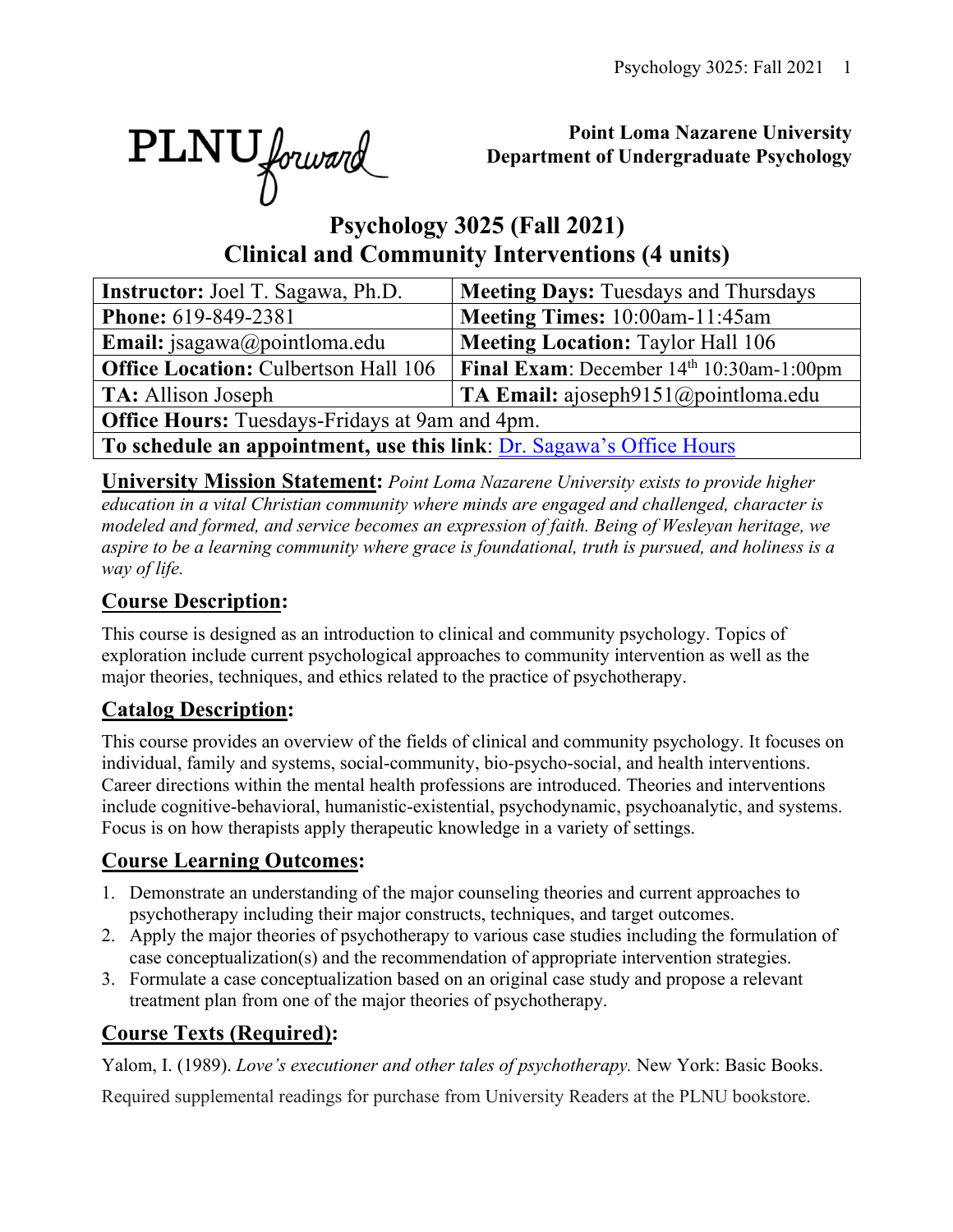## **Course Requirements:**

- 1. Participation: Participation is required and is figured into your final grade.
- 2. Reading Quizzes: Students are expected to read the assigned texts and complete all 5 reading quizzes. All quizzes can be found on canvas and must be submitted on time for credit.
- 3. Application Assignments: There will be a total of 5 application assignments due throughout the semester. All application assignments can be found on canvas and must be submitted on time for credit.
- 4. Exams: There are a total of two essay exams throughout the semester.
- 5. Therapeutic Orientation Paper: Students are required to write a paper in which they will be asked to apply one of the major theories of psychotherapy to the life of an imaginary client. A description of the therapeutic orientation paper and grading rubric is listed on canvas.

# **Grading:**

Participation: (200pts) 25% Therapeutic Orientation Paper: (200pts) 25%

Reading & Application Assignments (200pts) 25%

- Quizzes: (100pts)
- Application Assignments: (100pts)

Exams 1 and 2: (200pts) 25%

- Exam  $1(100pts)$
- Exam  $2(100pts)$

## **Total: (800 pts) 100%**

|           | $A = 93-100\%$<br>$A = 90-92\%$ | B         | $B_{+}$ = 88-89%<br>$= 84-87%$<br>$B - = 80-83\%$ | $\mathbf C$   | $C_{+}$ = 77-79%<br>$= 70 - 76\%$<br>$C_{-}$ = 65-69% | D | $D^+ = 62-64\%$<br>$= 55-61\%$<br>$D = 50-54\%$ |
|-----------|---------------------------------|-----------|---------------------------------------------------|---------------|-------------------------------------------------------|---|-------------------------------------------------|
|           |                                 |           |                                                   |               |                                                       |   | $F =$ Below 50%                                 |
| Z Score   |                                 |           |                                                   |               |                                                       |   |                                                 |
|           | $A = 1.33$                      |           | $B^+ = 0.67$                                      |               | $C^+$ = -0.33                                         |   | $D^+ = -1.67$                                   |
| $A - = 1$ |                                 | B.        | $= 0.33$                                          | $\mathcal{C}$ | $= -1$                                                | D | $= 2$                                           |
|           |                                 | $B - = 0$ |                                                   |               | $C_{-} = -1.33$                                       |   | $D = -2.33$                                     |
|           |                                 |           |                                                   |               |                                                       |   | $F = Below -2.33$                               |

# **Course Policies:**

Percentage Score

- 1. Office Hours: Students are free to sign up for any open time during the instructor's office hours by using the link located at the top of this syllabus or using the link located on the homepage of our canvas course. Most weeks, the instructor will be available Tuesdays-Fridays at 9am and 4pm. Appointments are generally honored as long as the student provides the instructor with 24 hours advanced notice. In the event that the student does not provide the instructor with 24 hours advanced notice, the instructor may not be available during their office hours as they may need to be away from their office due to other commitments.
- 2. Email: Most often, you will receive a response to your emails from the instructor of this course within 7 days. As there may be times where you encounter a delayed response from your instructor over email, students are encouraged to schedule a time to speak with their instructor during the instructor's office hours and to use these office hours as a primary means of communication. In the event that a student has a logistical question (e.g., where to find an assignment, when an assignment is due, how to submit an assignment, etc.), students are encouraged to contact the TA for this course, as they are likely to respond to your email in a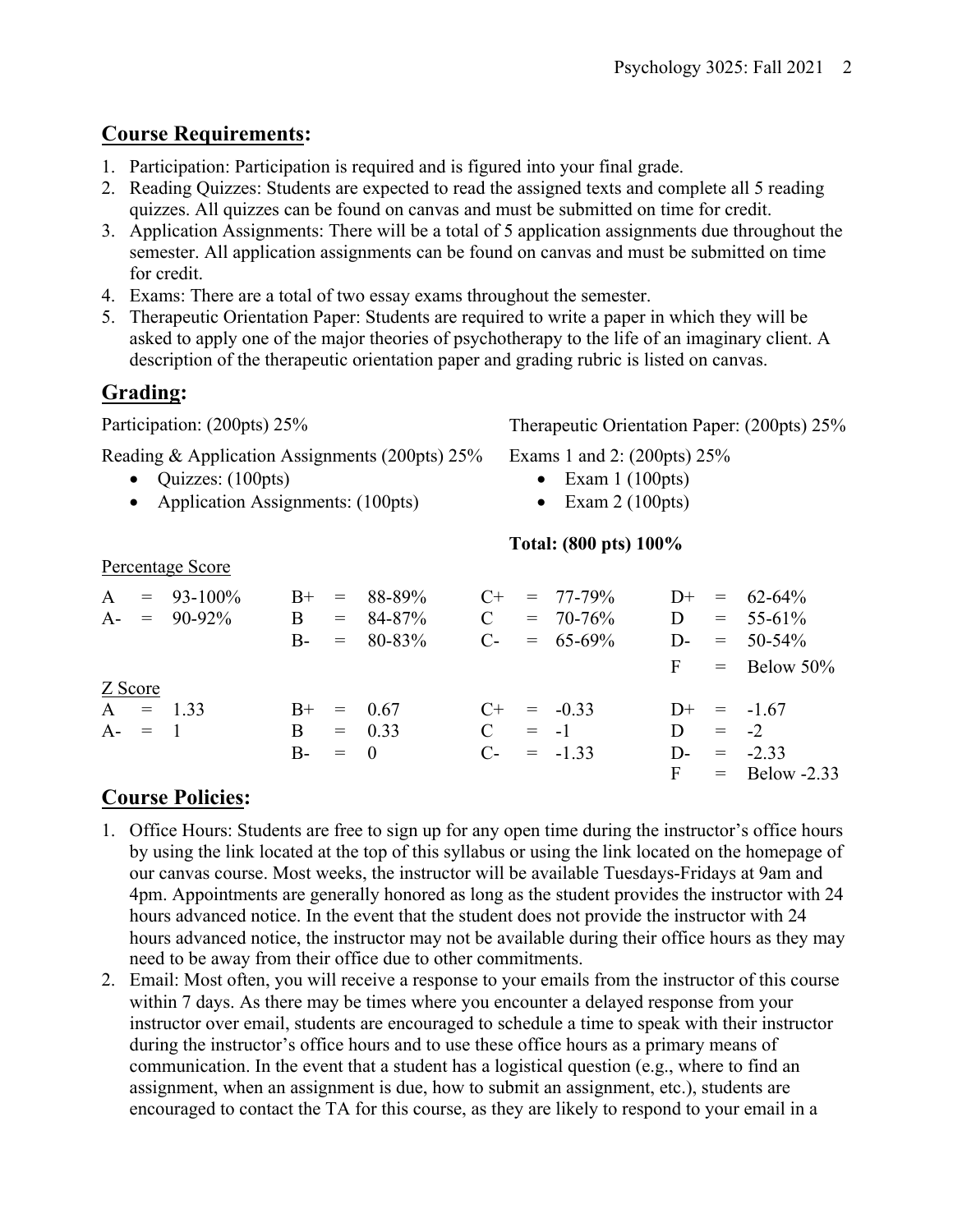more expedient manner. You can contact the TA for this course by using the link located at the top of this syllabus or the link located on the homepage of our canvas course.

- 3. Attendance: Student are at risk of being de-enrolled from this course in the event that they miss 4 or more class sessions (i.e., if absences exceed 20 percent of class meetings).
- 4. Participation: Students must participate in our class discussion times to receive participation credit. Students can make up participation points for up to 2 missed class sessions by participating in any of the last 2 class times.
- 5. Quizzes: All quizzes are due on Friday by 5pm. Students are allowed extensions through Monday at midnight if needed, but students will not be allowed to submit quizzes after a quiz closes on canvas. If 90% of our class completes the IDEA evaluation for this course by the end of the semester, each student's lowest quiz score will be replaced with a full score.
- 6. Application Assignments: All application assignments are due on Friday by 5pm. Students are allowed extensions through Monday at midnight if needed, but students will not be allowed to submit an application assignment after the assignment closes on canvas. Students may choose to replace one of their application assignments with a full score by completing the course feedback survey.
- 7. Essay Exams: All exams are due by Monday at 5pm. In certain extenuating circumstances, students may be provided with the opportunity to submit an essay exam late. However, prior permission to submit their essay exam late must be provided by the instructor before the exam opens on canvas. Students who do not coordinate an alternative time prior to the exam opening on canvas will not be provided an opportunity to make up their exam.
- 8. Therapeutic Orientation Paper: The therapeutic orientation paper is due on the day of our final exam. In certain extenuating circumstances, students may be provided with the opportunity to submit their therapeutic orientation paper late. However, prior permission to submit their therapeutic orientation paper late must be provided by the instructor and students must submit their paper by the last day of the semester.

## **Attendance and Participation Policy:**

Regular and punctual attendance at all synchronous class sessions is considered essential to optimum academic achievement. If the student is absent for more than 10 percent of class sessions (virtual or face-to-face), the faculty member will issue a written warning of de-enrollment. If the absences exceed 20 percent, the student may be de-enrolled without notice until the university drop date or, after that date, receive the appropriate grade for their work and participation. In some courses, a portion of the credit hour content will be delivered asynchronously and attendance will be determined by submitting the assignments by the posted due dates. If absences exceed these limits but are due to university excused health issues, an exception will be granted. A day of attendance in asynchronous content is determined as contributing a substantive note, assignment, discussion, or submission by the posted due date. Failure to meet these standards will result in an absence for that day. Instructors will determine how many asynchronous attendance days are required each week. A complete description of the Academic Policies along can be found in the Undergraduate Academic Catalog.

## **Course Credit Hour Information:**

In the interest of providing sufficient time to accomplish the stated Course Learning Outcomes, this class meets the PLNU credit hour policy for a 4-unit class delivered over 15 weeks. It is anticipated that students will spend a minimum of 37.5 participation hours per credit hour on their coursework.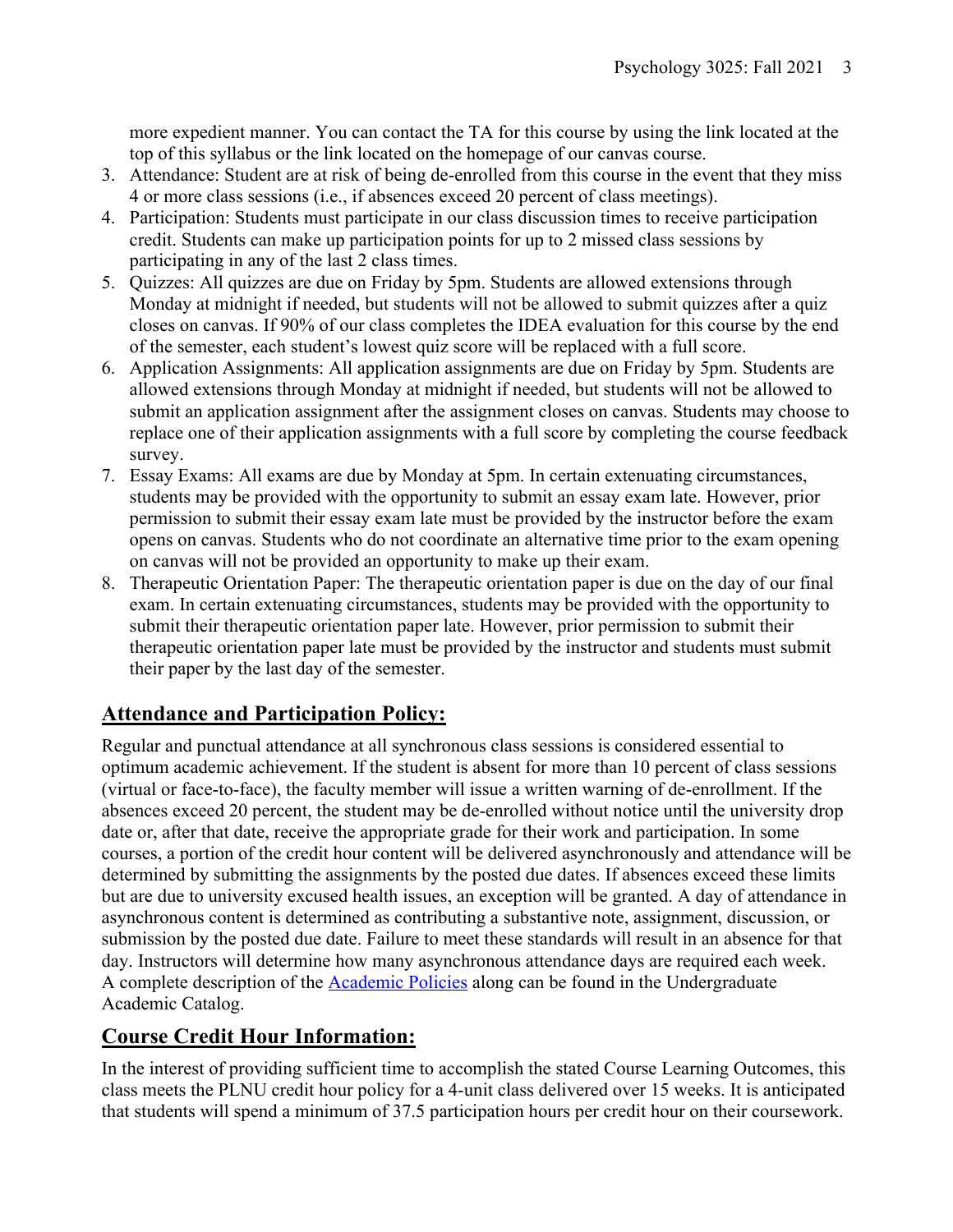For this course, students will spend an estimated 150 total hours meeting the course learning outcomes. The time estimations are provided in the Canvas modules.

## **Academic Honesty Policy:**

Students should demonstrate academic honesty by doing original work and by giving appropriate credit to the ideas of others. Academic dishonesty is the act of presenting information, ideas, and/or concepts as one's own when in reality they are the results of another person's creativity and effort. A faculty member who believes a situation involving academic dishonesty has been detected may assign a failing grade for that assignment or examination, or, depending on the seriousness of the offense, for the course. Faculty will follow and students may appeal using the procedures in the University Catalog. See the Academic Policies for definitions of kinds of academic dishonesty and for further policy information.

## **Use of Technology**

In order to be successful in the online environment, you'll need to meet the minimum technology and system requirements; please refer to the Technology and System Requirements information. Additionally, students are required to have headphone speakers compatible with their computer available to use. If a student is in need of technological resources please contact student-tech $request@pointloma.edu.$  Problems with technology do not relieve you of the responsibility of participating, turning in your assignments, or completing your class work.

## **Copyright Policy:**

Point Loma Nazarene University, as a non-profit educational institution, is entitled by law to use materials protected by US Copyright Act for classroom education. Any use of those materials outside of the class may violate the law. More information on the **PLNU** Copyright Policy can be found online.

## **State Authorization**

State authorization is a formal determination by a state that Point Loma Nazarene University is approved to conduct activities regulated by that state. In certain states outside California, Point Loma Nazarene University is not authorized to enroll online (distance education) students. If a student moves to another state after admission to the program and/or enrollment in an online course, continuation within the program and/or course will depend on whether Point Loma Nazarene University is authorized to offer distance education courses in that state. It is the student's responsibility to notify the institution of any change in his or her physical location. Refer to the map on State Authorization to view which states allow online (distance education) outside of California.

## **Academic Accommodations:**

PLNU is committed to providing equal opportunity for participation in all its programs, services, and activities. Students with disabilities may request course-related accommodations by contacting the Educational Access Center (EAC), located in the Bond Academic Center (EAC@pointloma.edu or 619-849-2486). Once a student's eligibility for an accommodation has been determined, the EAC will issue an academic accommodation plan ("AP") to all faculty who teach courses in which the student is enrolled each semester. PLNU highly recommends that students speak with their professors during the first two weeks of each semester/term about the implementation of their AP in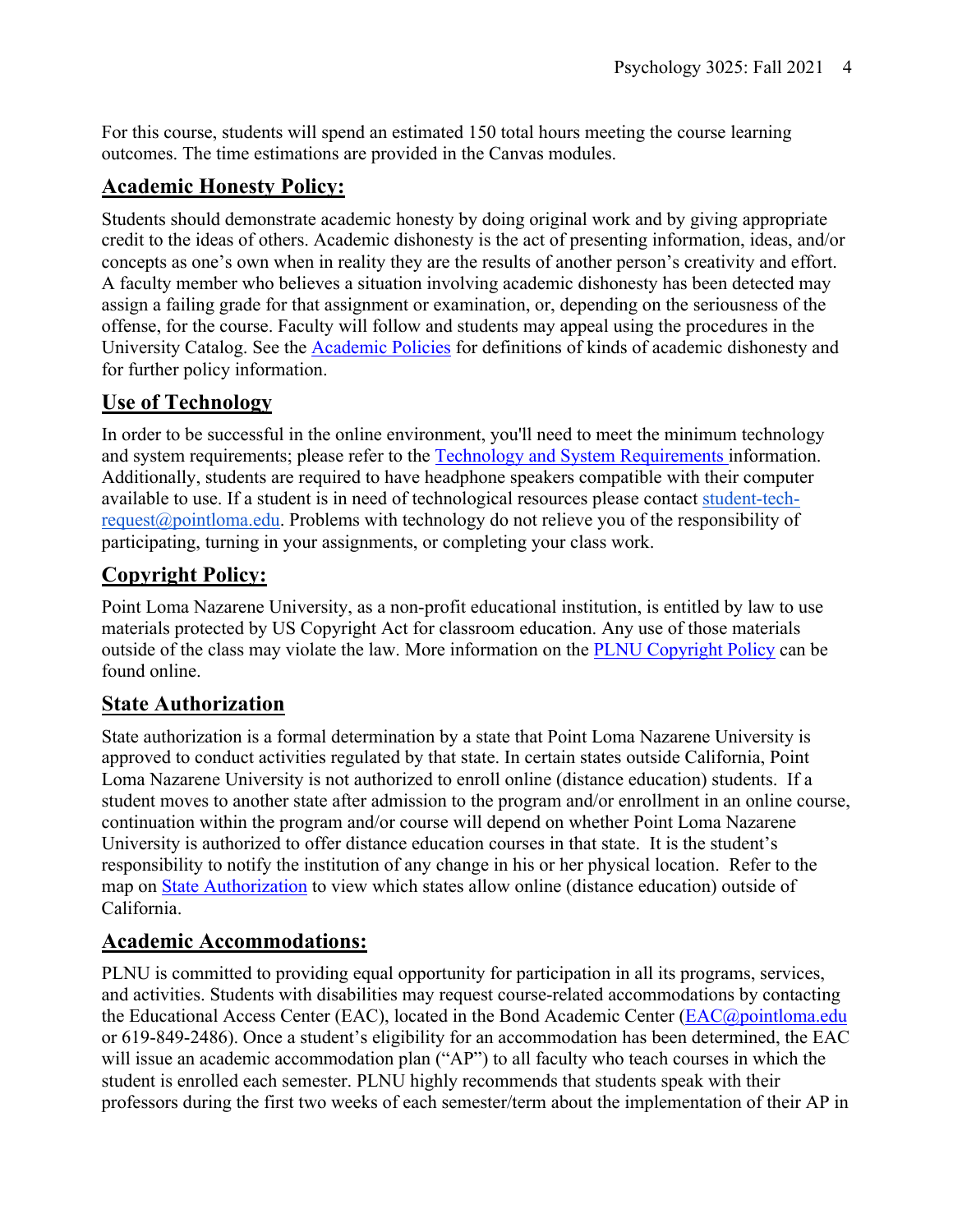that particular course and/or if they do not wish to utilize some or all of the elements of their AP in that course. Students who need accommodations for a disability should contact the EAC as early as possible (i.e., ideally before the beginning of the semester) to assure appropriate accommodations can be provided. It is the student's responsibility to make the first contact with the EAC. Students may find additional support through other campus offices as well including the Office of Spiritual Development, the Tutorial Center, and/or the Wellness Center.

## **Introduction to Clinical and Community Interventions**

## **Week 1 – Psychotherapy**

## *Week 1 Overview*

This week we will review the policies and requirements for this course. In addition, we will reflect on the definition of psychotherapy and discuss the role that theory plays in the practice of psychotherapy.

## *Student Learning Outcomes*

- 1. Review course requirements.
- 2. Reflect on the definition psychotherapy.
- 3. Discuss the role that theory plays in the practice of psychotherapy.

## *Tasks*

Attend and participate in the following class:

•  $9/2$  – Class 1: Psychotherapy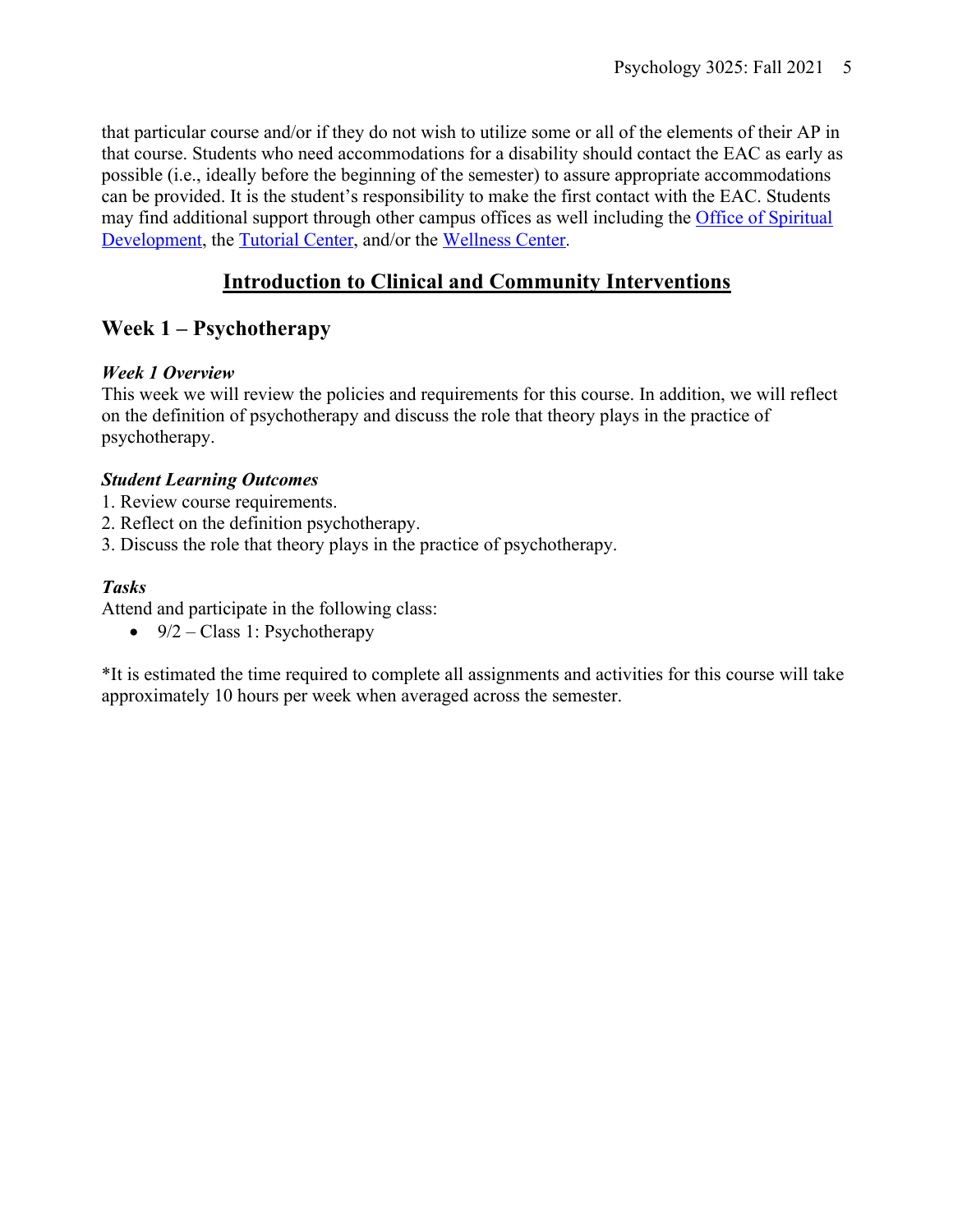## **Week 2 – On Being a Psychotherapist**

### *Week 2 Overview*

This week we will review the different pathways to becoming a psychotherapist. In addition, we will review the key therapeutic factors demonstrated in the research to be effective across theoretical perspectives and apply several key ethical principles related of the practice of psychotherapy using a variety of case vignettes.

#### *Student Learning Outcomes*

1. Review the different pathways to becoming a psychotherapist.

2. Discuss some of the key benefits and challenges to life as a psychotherapist.

3. Reflect on the key characteristics and skills that make for a good therapist.

4. Apply several ethical principles regarding the practice of psychotherapy to a variety of case vignettes.

5. Identify the key therapeutic factors demonstrated in the research to be effective across theoretical orientations.

### *Tasks*

Attend and participate in the following classes:

- 9/7 Class 2: On Being and Becoming a Psychotherapist
- 9/9 Class 3: On Being an Effective and Ethical Psychotherapist

### *Required Readings and Associated Assignments*

Safran, J. D. (2012). Theory. *In Psychoanalysis and Psychoanalytic Therapies*. Washington, DC: American Psychological Association located in the course reader.

• 9/10 – Quiz 1: Psychoanalytic Theory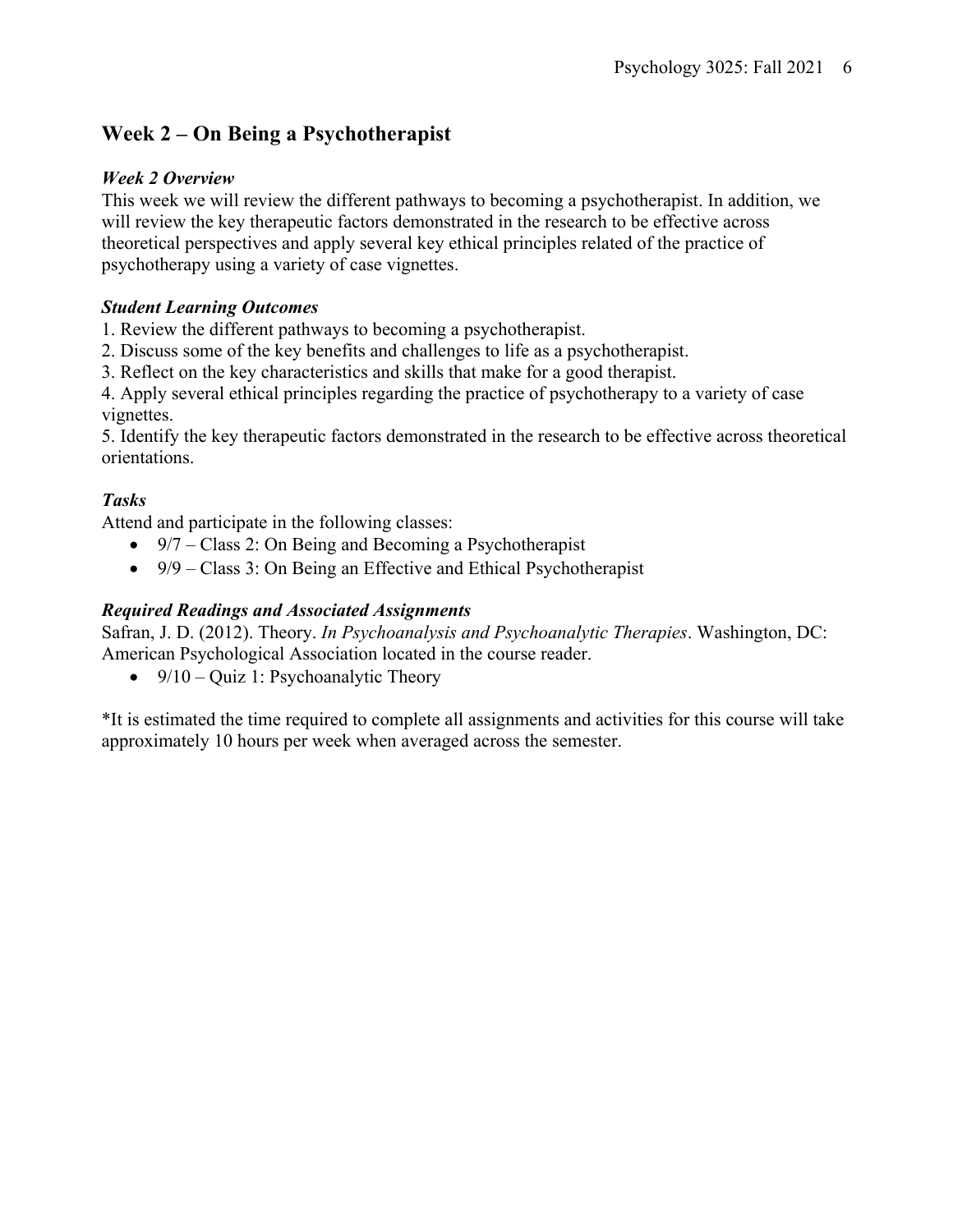## **Unit 1 – Psychodynamic Approaches to Treatment**

## **Week 3 – Theoretical Foundations to the Psychoanalytic Tradition**

#### *Week 3 Overview*

This week we will introduce the psychoanalytic tradition and three of the major theories of psychotherapy related to the psychodynamic approach to treatment which include: Classical Psychoanalysis (S. Freud), Ego Psychology (A. Freud), and Self Psychology (Kohut).

#### *Student Learning Outcomes*

1. Review the major concepts, techniques, and target outcomes for the major theories of psychotherapy related to the psychodynamic approach to treatment.

2. Apply the major concepts of the psychodynamic approach to various case studies and recommend the appropriate interventions.

3. Formulate a psychodynamic case conceptualization of various cases.

## *Tasks*

Attend and participate in the following classes:

- $9/14 Class 4$ : Classical Psychoanalysis
- $9/16 Class 5$ : Ego and Self Psychology

### *Required Readings and Associated Assignments*

Yalom, I. (1989). Fat Lady. In *Love's Executioner and Other Tales of Psychotherapy*. New York: Basic Books located in the course reader.

• 9/17 – Application Assignment 1: The Case of Betty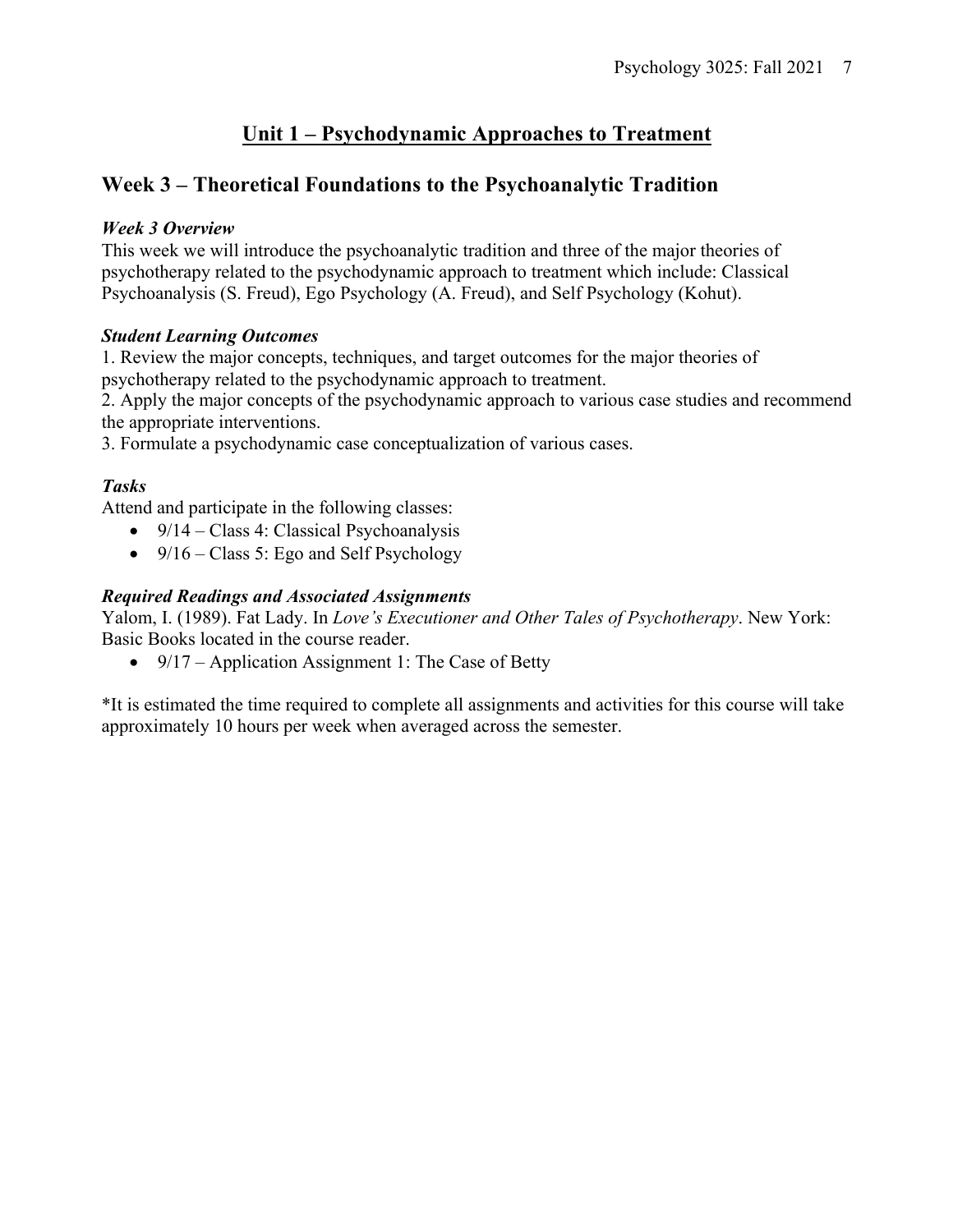## **Week 4 – Contemporary Psychodynamic Approaches**

### *Week 4 Overview*

This week we will delve deeper into psychoanalytic theory and review two more contemporary theories of psychotherapy related to the psychodynamic approach which include: Object Relations Theory and Time-Limited Dynamic Psychotherapy.

## *Student Learning Outcomes*

1. Review the major concepts, techniques, and target outcomes for the major theories of psychotherapy related to the psychodynamic approach to treatment.

2. Apply the major concepts of the psychodynamic approach to various case studies and recommend the appropriate interventions.

3. Formulate a psychodynamic case conceptualization of various cases.

## *Tasks*

Attend and participate in the following classes:

- $9/21$  Class 6: Object Relations Theory
- 9/23 Class 7: Time-Limited Dynamic Psychotherapy

## *Required Readings and Associated Assignments*

Levenson, H. (2003). Time-limited dynamic psychotherapy: An integrationist perspective. *Journal of Psychotherapy Integration, 13*, 300-333.

- 9/24 Quiz 2: Time-Limited Dynamic Psychotherapy
- 9/24 Application Assignment 2: Cyclical Maladaptive Patterns (Initial Draft)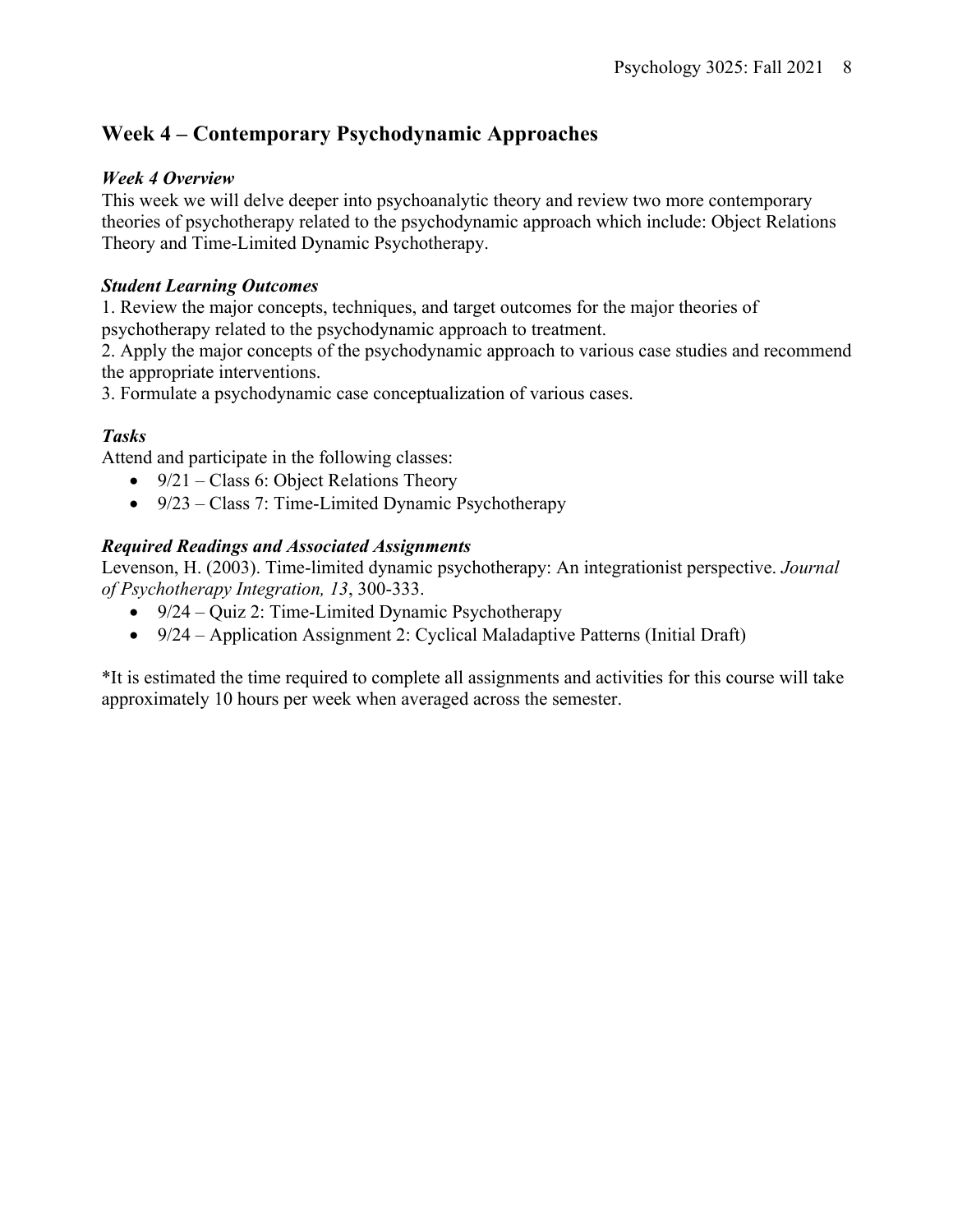## **Week 5 – Psychodynamic Conceptualization and Demonstration**

#### *Week 5 Overview*

This week we will discuss how to conceptualize a case from a psychodynamic perspective and illustrate how this approach is applied in the practice of psychotherapy through a video demonstration. In addition, time will be devoted to helping students improve their cyclical maladaptive pattern assignments.

#### *Student Learning Outcomes*

- 1. Learn how to conceptualize using the cyclical maladaptive pattern.
- 2. Review how psychodynamic psychotherapy is practiced through a video demonstration.

### *Tasks*

Attend and participate in the following classes:

- 9/28 Class 8: Psychodynamic Conceptualization
- 9/30 Class 9: Psychodynamic Demonstration

#### *Required Readings and Associated Assignments*

Levenson, H. (2003). Time-limited dynamic psychotherapy: An integrationist perspective. *Journal of Psychotherapy Integration, 13*, 300-333.

•  $10/1$  – Application Assignment 2: Cyclical Maladaptive Patterns (Final Draft)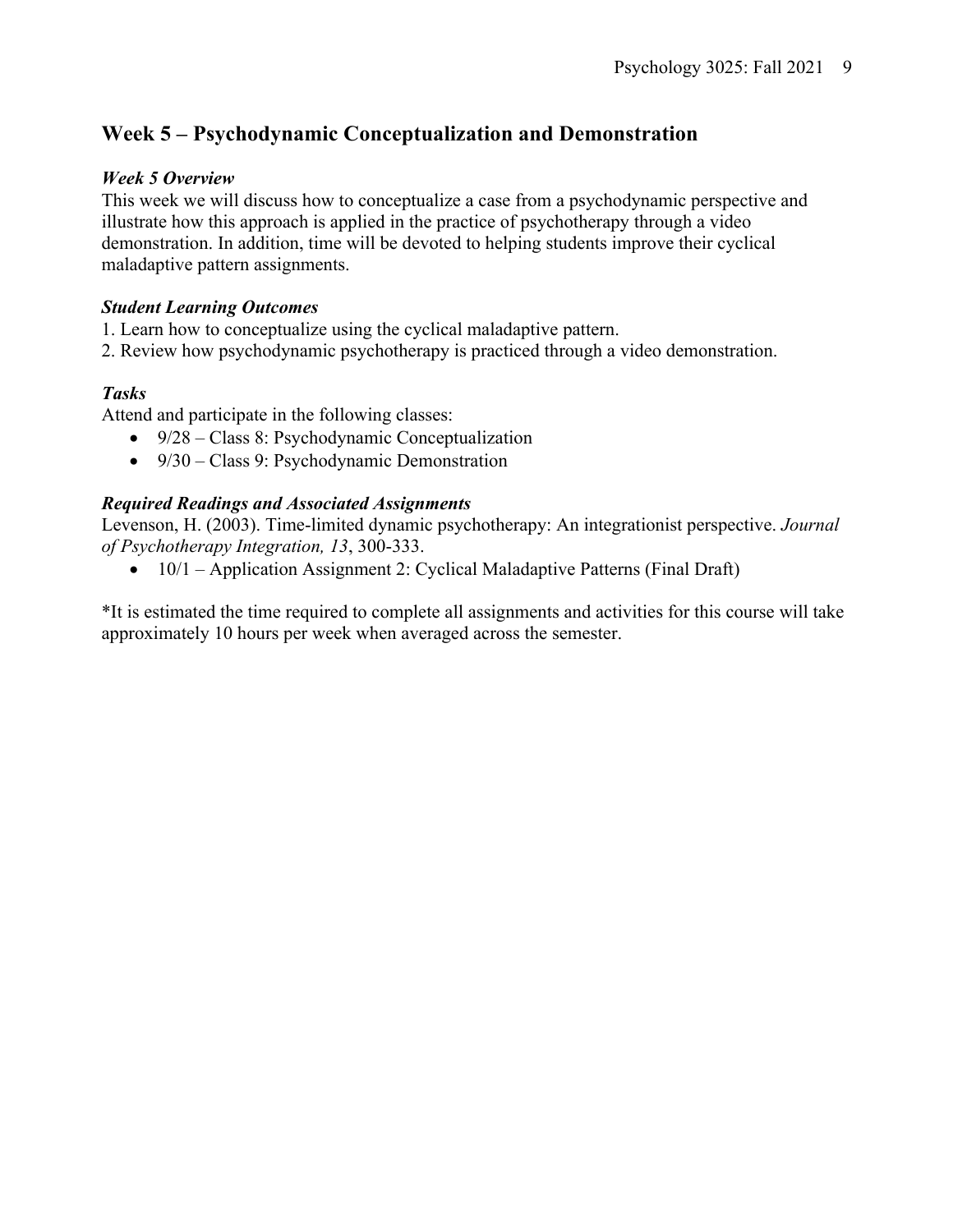## **Unit 2 – Cognitive-Behavioral Approaches to Treatment**

## **Week 6 – Theoretical Foundations to the Cognitive-Behavioral Tradition**

### *Week 6 Overview*

This week we will introduce the cognitive-behavioral tradition. Specifically, we will review behavior therapy and discuss the influence of behaviorism on Cognitive-Behavioral Therapy. Following this discussion, we will then review Rational-Emotive Behavior Therapy (Ellis) and explain how this specific form of therapy fits within the CBT tradition.

### *Student Learning Outcomes*

1. Review the major concepts, techniques, and target outcomes for the major theories of psychotherapy related to the cognitive-behavioral approach to treatment.

2. Apply the major concepts of the cognitive-behavioral approach to various case studies and recommend the appropriate interventions.

3. Formulate a cognitive-behavioral case conceptualization of various cases.

## *Tasks*

Attend and participate in the following classes:

- $10/5$  Class 10: Behavior Therapy
- $10/7$  Class 11: Rational-Emotive Behavior Therapy

### *Required Readings and Associated Assignments*

Dobson, K. S. (2012). Theory. *In Cognitive Therapy*. Washington, DC: American Psychological Association located in the course reader.

•  $10/8 -$ Quiz 3: Cognitive Theory.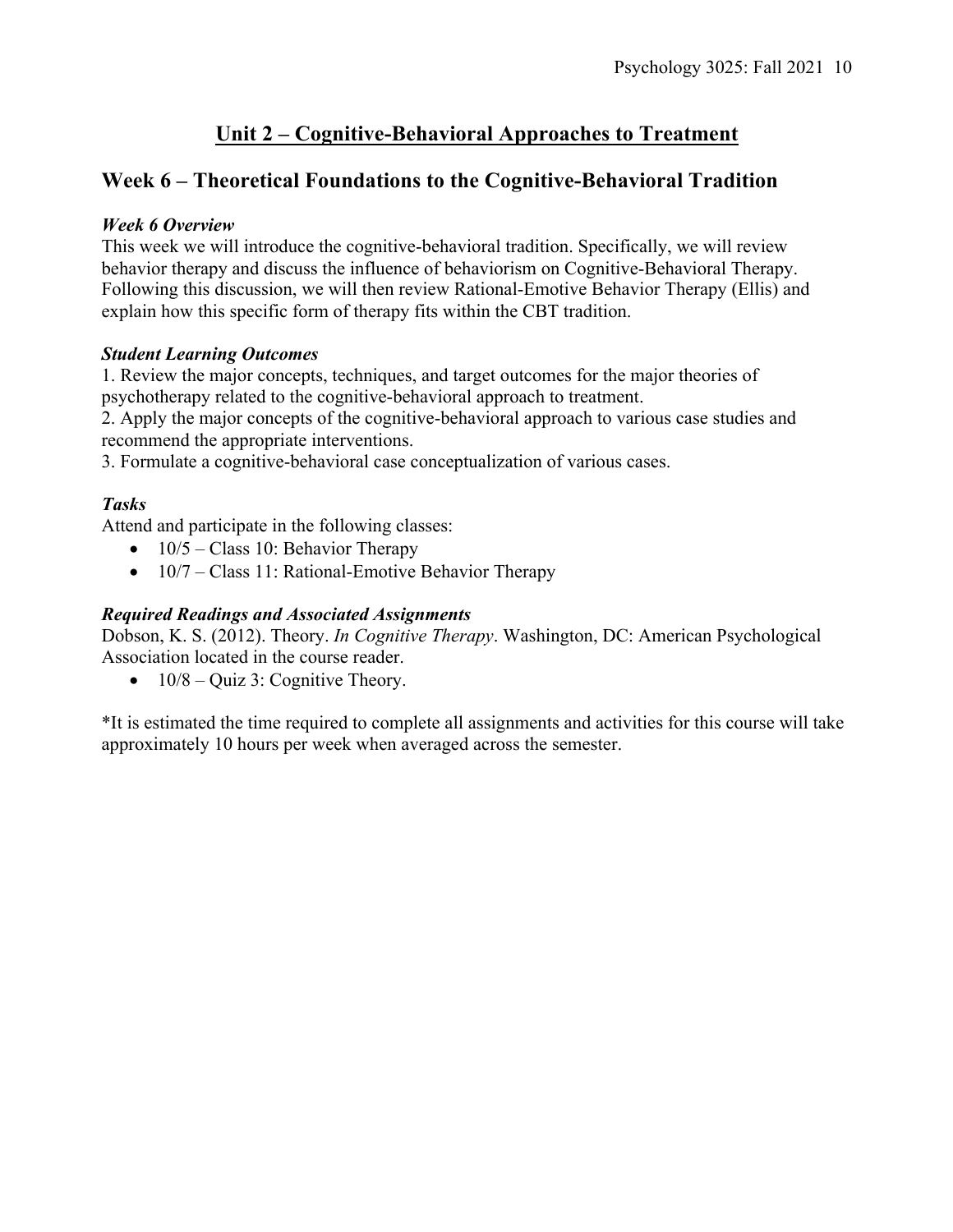## **Week 7 – Contemporary Cognitive-Behavioral Approaches**

### *Week 7 Overview*

This week we will delve deeper into the cognitive-behavioral tradition and introduce two more contemporary theories of psychotherapy related to the cognitive-behavioral approach which include: Cognitive Therapy (Beck) and Acceptance and Commitment Therapy (Hayes).

### *Student Learning Outcomes*

1. Review the major concepts, techniques, and target outcomes for the major theories of psychotherapy related to the cognitive-behavioral approach to treatment.

2. Apply the major concepts of the cognitive-behavioral approach to various case studies and recommend the appropriate interventions.

3. Formulate a cognitive-behavioral case conceptualization of various cases.

## *Tasks*

Attend and participate in the following classes:

- $10/12 Class 12$ : Cognitive Therapy
- 10/14 Class 13: Acceptance and Commitment Therapy

## *Required Readings and Associated Assignments*

Beck, J. S. (2011). Cognitive Conceptualization. *In Cognitive Behavior Therapy*. New York: Gilford Press located in the course reader.

- 10/15 Application Assignment 3: The Case of Sally
- 10/15 Application Assignment 4: Thought Records (Initial Draft)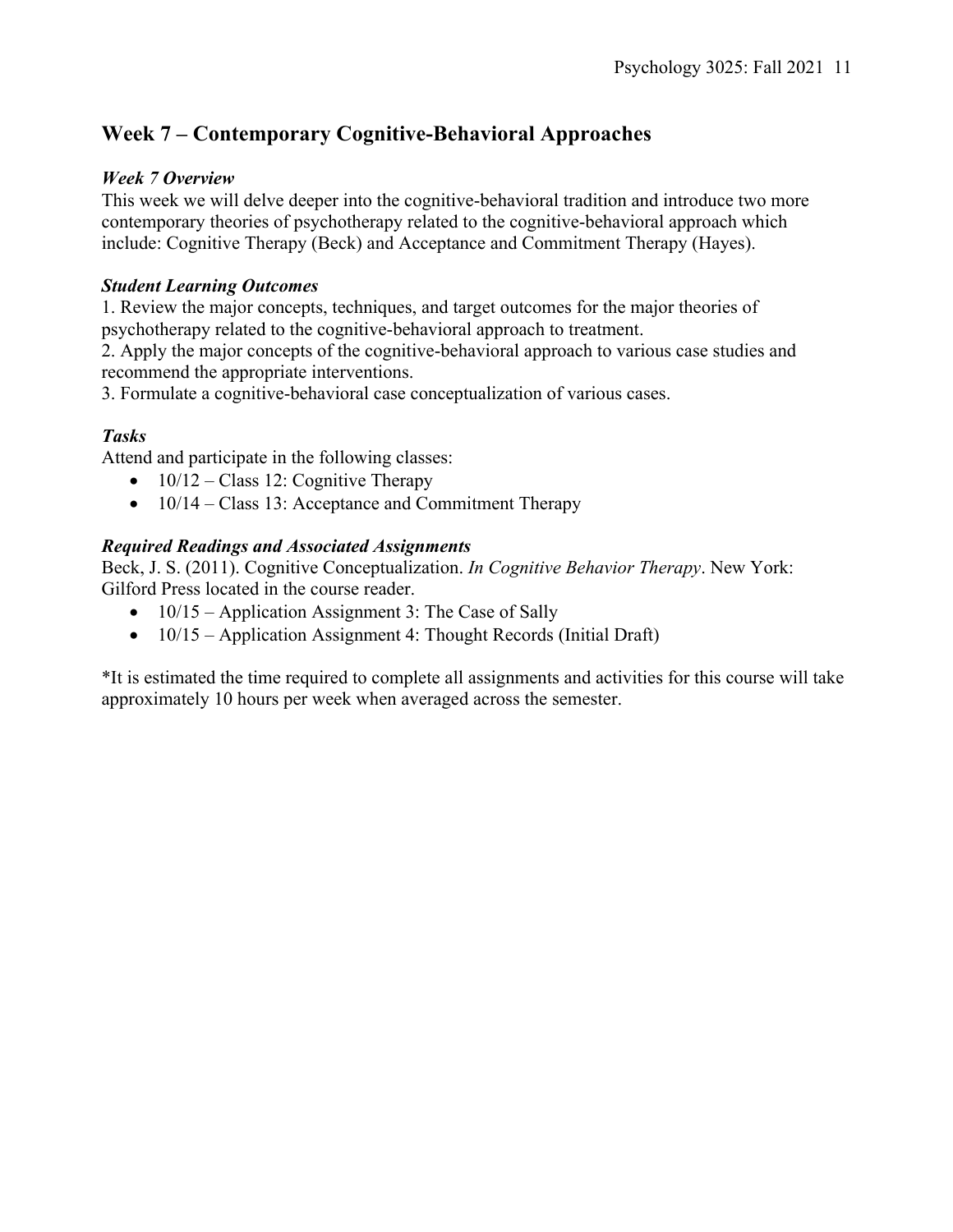## **Week 8 – CBT Conceptualization and Demonstration**

### *Week 8 Overview*

This week we review the cognitive-behavioral approach to treatment and illustrate how this approach is applied in real life through a video demonstration and case study. In addition, time will be devoted to helping students improve their thought record assignments and the unit exam will be administered.

### *Student Learning Outcomes*

1. Learn how to conceptualize using a thought record.

2. Witness how CBT is practiced through a video demonstration.

3. Demonstrate an understanding of the cognitive-behavioral approach to psychotherapy including the major constructs, techniques, and target outcomes of this approach.

## *Tasks*

Attend and participate in the following classes:

- 10/19 Class 14: CBT Conceptualization
- $\bullet$  10/21 Class 15: CBT Demonstration

## *Required Readings and Associated Assignments*

Beck, J. S. (2011). Cognitive Conceptualization. *In Cognitive Behavior Therapy*. New York: Gilford Press located in the course reader.

• 10/22 – Application Assignment 4: Thought Records (Final Draft)

Exam 1 – Cognitive-Behavioral Approaches to Treatment

•  $10/25$  – Exam 1: Cognitive-Behavioral Approaches to Treatment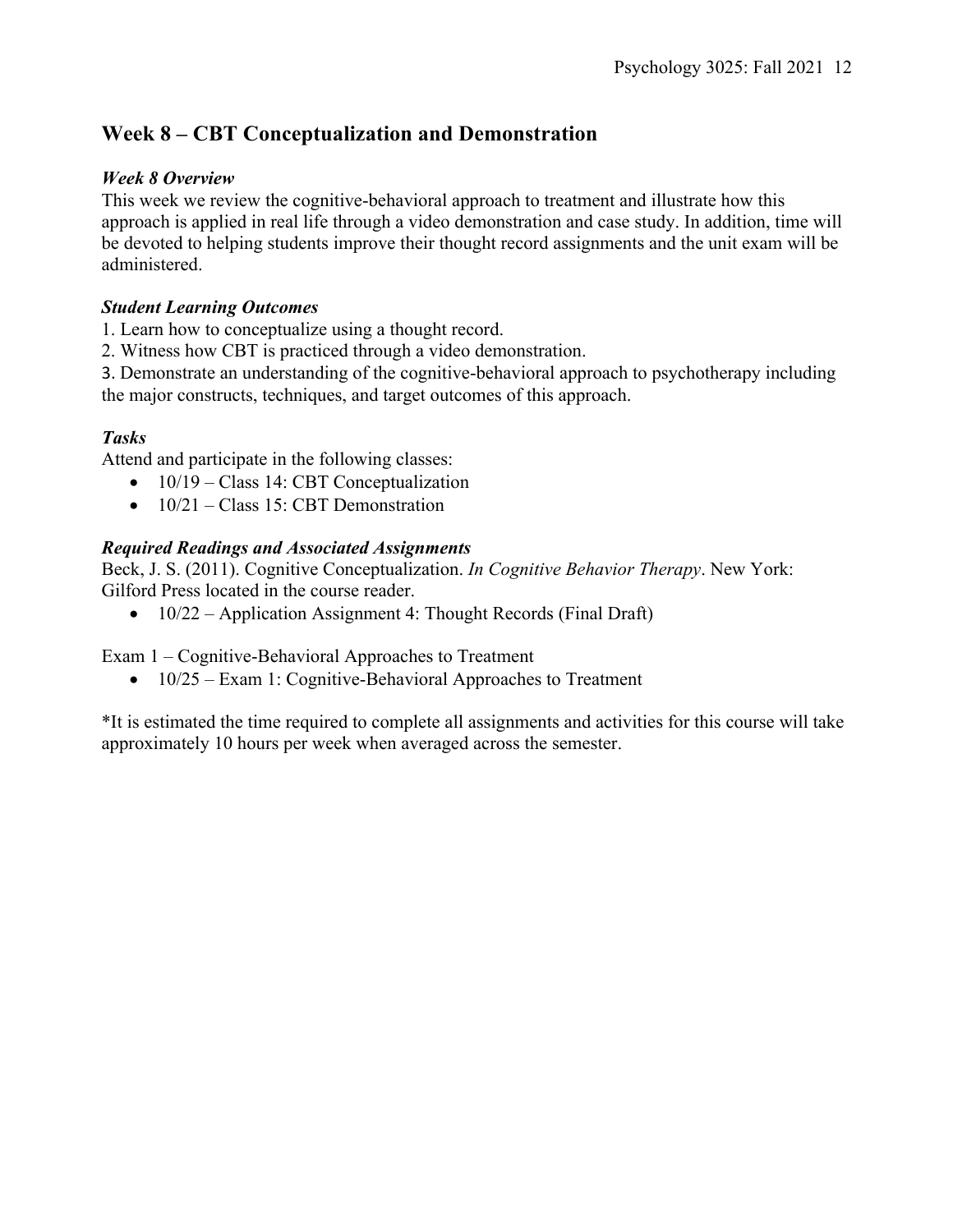## **Unit 3 – Existential-Humanistic Approaches to Treatment**

## **Week 9 – Humanistic Approaches to Treatment**

#### *Week 9 Overview*

This week we will introduce the existential-humanistic tradition. Specifically, we will review Person-Centered Therapy (Rogers) and Gestalt Therapy (Perls) as well as discuss the influence of humanism on the existential-humanistic approach to treatment.

#### *Student Learning Outcomes*

1. Review the major concepts, techniques, and target outcomes for the major theories of psychotherapy related to the existential-humanistic approach to treatment.

2. Apply the major concepts of the existential-humanistic approach to various case studies and recommend the appropriate interventions.

3. Formulate an existential-humanistic case conceptualization of various cases.

### *Tasks*

Attend and participate in the following classes:

- $10/26 Class 16$ : Person-Centered Therapy
- $10/28 Class 17$ : Gestalt Therapy

### *Required Readings and Associated Assignments*

Schneider, K. J., & Krug, O. T. (2017). Theory. *In Existential-Humanistic Therapy*. Washington, DC: American Psychological Association located in the course reader.

• 10/29 – Quiz 4: Existential-Humanistic Theory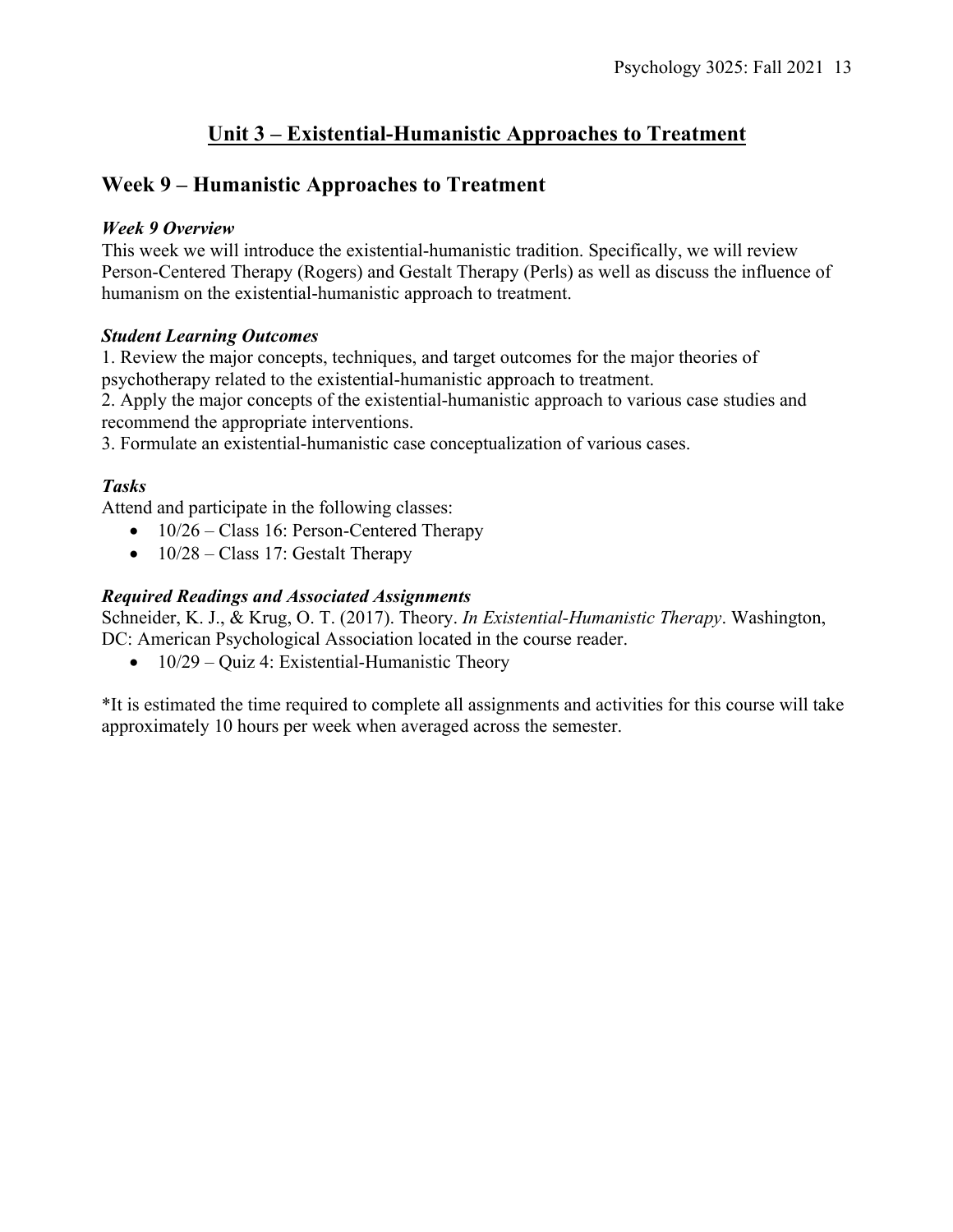## **Week 10 – Existential Approaches to Treatment**

#### *Week 10 Overview*

This week we will delve deeper into the existential-humanistic tradition. Specifically, we will review Existential Psychotherapy (May and Yalom) and Logotherapy (Frankl) as well as discuss the influence of existentialism on the existential-humanistic approach to treatment.

#### *Student Learning Outcomes*

1. Review the major concepts, techniques, and target outcomes for the major theories of psychotherapy related to the existential-humanistic approach to treatment.

2. Apply the major concepts of the existential-humanistic approach to various case studies and recommend the appropriate interventions.

3. Formulate an existential-humanistic case conceptualization of various cases.

## *Tasks*

Attend and participate in the following classes:

- $11/2$  Class 18: Existential Psychotherapy
- 11/4 Class 19: Logotherapy and Existential Analysis

#### *Required Readings and Associated Assignments*

Yalom, I. (1989). "In Search of the Dreamer". In *Love's Executioner and Other Tales of Psychotherapy*. New York: Basic Books located in the course reader.

• 11/5 – Application Assignment 5: The Case of Marvin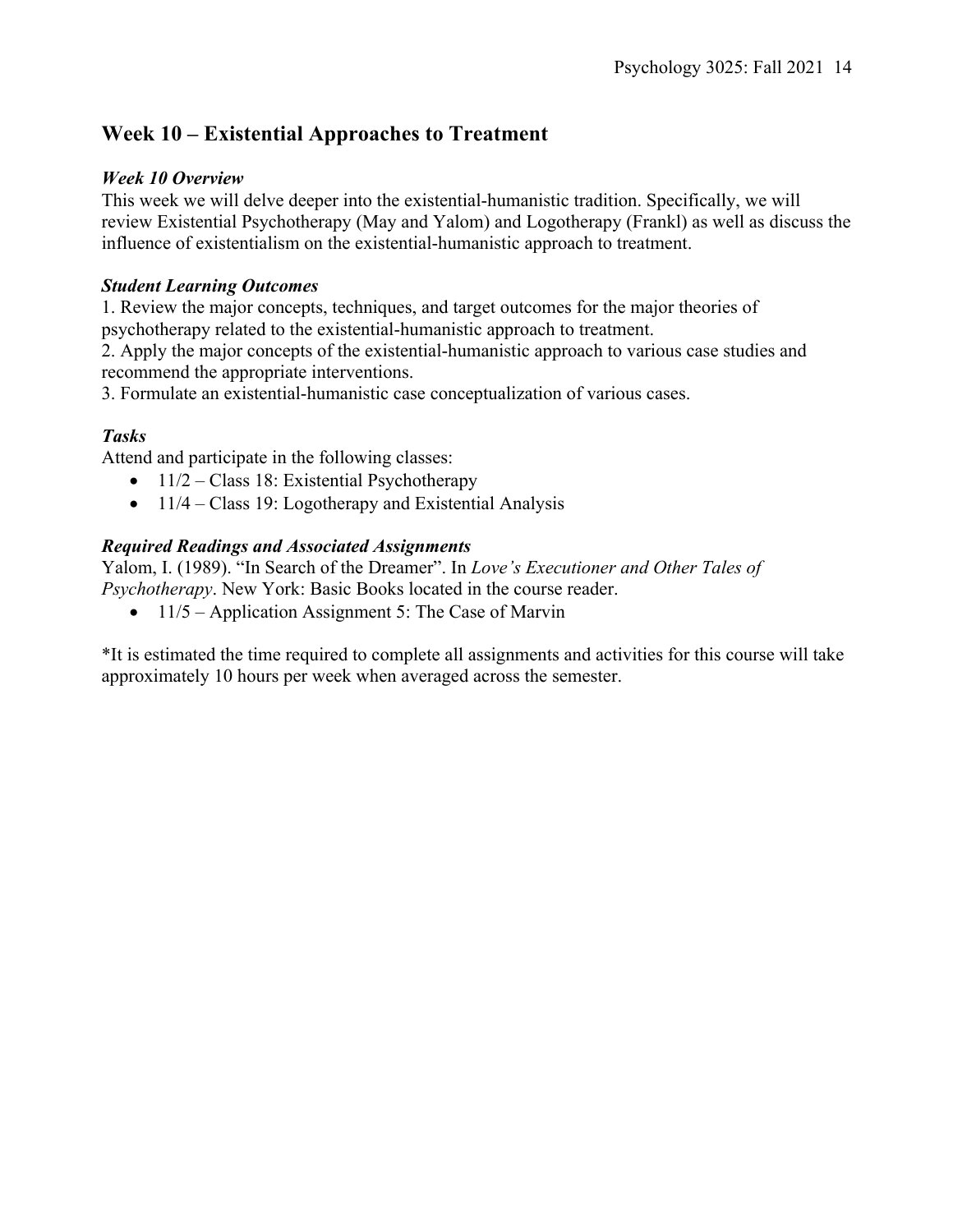## **Week 11 – Existential-Humanistic Conceptualization and Demonstration**

### *Week 11 Overview*

This week we review the existential-humanistic approach to treatment and illustrate how this approach is applied in real life through a video demonstration and case study. In addition, time will be devoted to reviewing expectations for the therapeutic orientation paper and the unit exam will be administered.

#### *Student Learning Outcomes*

1. Review the major concepts, techniques, and target outcomes for the major theories of psychotherapy related to the existential-humanistic approach to treatment.

2. Apply the major concepts of the existential-humanistic approach to various case studies and recommend the appropriate interventions.

3. Formulate an existential-humanistic case conceptualization of various cases.

## *Tasks*

Attend and participate in the following classes:

- 11/9 Class 20: Existential-Humanistic Conceptualization
- 11/11– Class 21: Existential-Humanistic Demonstration

### *Required Readings and Associated Assignments*

Exam 2 – Existential-Humanistic Approaches to Treatment

• 11/15 – Exam 2: Existential-Humanistic Approaches to Treatment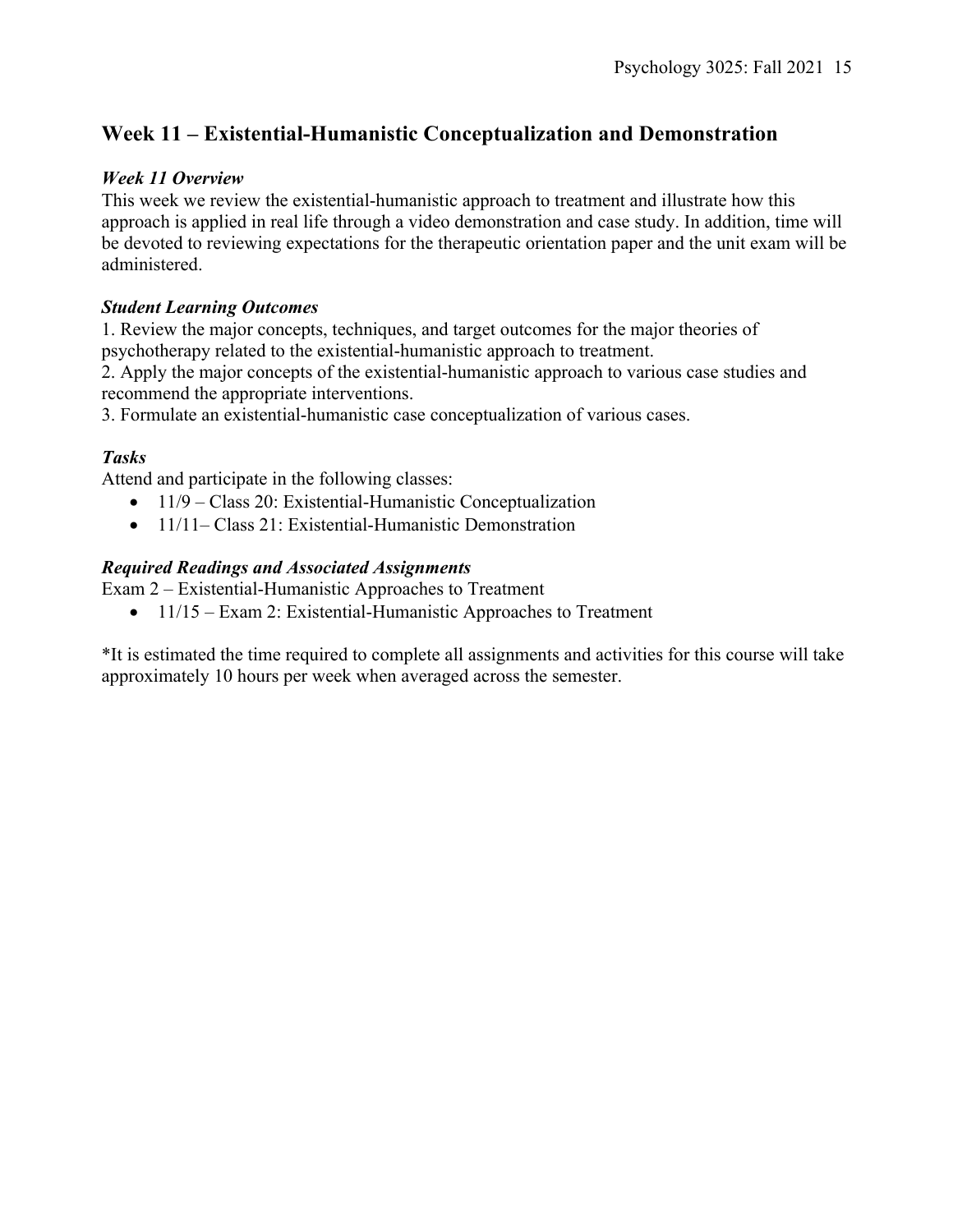## **Unit 4 – Systemic, Multicultural, and Community Approaches to Treatment**

## **Week 12 – Systemic and Multicultural Approaches to Treatment**

#### *Week 12 Overview*

This week we will introduce the systemic, multicultural, and community-based approaches to helping people in distress. Specifically, we will review Family Systems Therapy, Structural Family Therapy, Multicultural Therapy, and Feminist Therapy.

#### *Student Learning Outcomes*

1. Review the major concepts, techniques, and target outcomes for the major theories of psychotherapy related to the systemic, multicultural, and community-based approaches to treatment. 2. Apply the major concepts of the systemic, multicultural, and community-based approaches to treatment to various case studies and recommend the appropriate interventions.

3. Formulate case conceptualizations of various cases based on systemic, multicultural, and community-based perspectives.

### *Tasks*

Attend and participate in the following classes:

- $11/16 Class 22$ : Systemic Approaches to Treatment
- 11/18 Class 23: Multicultural Approaches to Treatment

### *Required Readings and Associated Assignments*

Wolf, T. (2014). Community psychology practice: Expanding the impact of psychology's work. *The American Psychologist, 69*, 803-813 located in the course reader.

• 11/19 – Quiz 5: Community Psychology Theory and Practice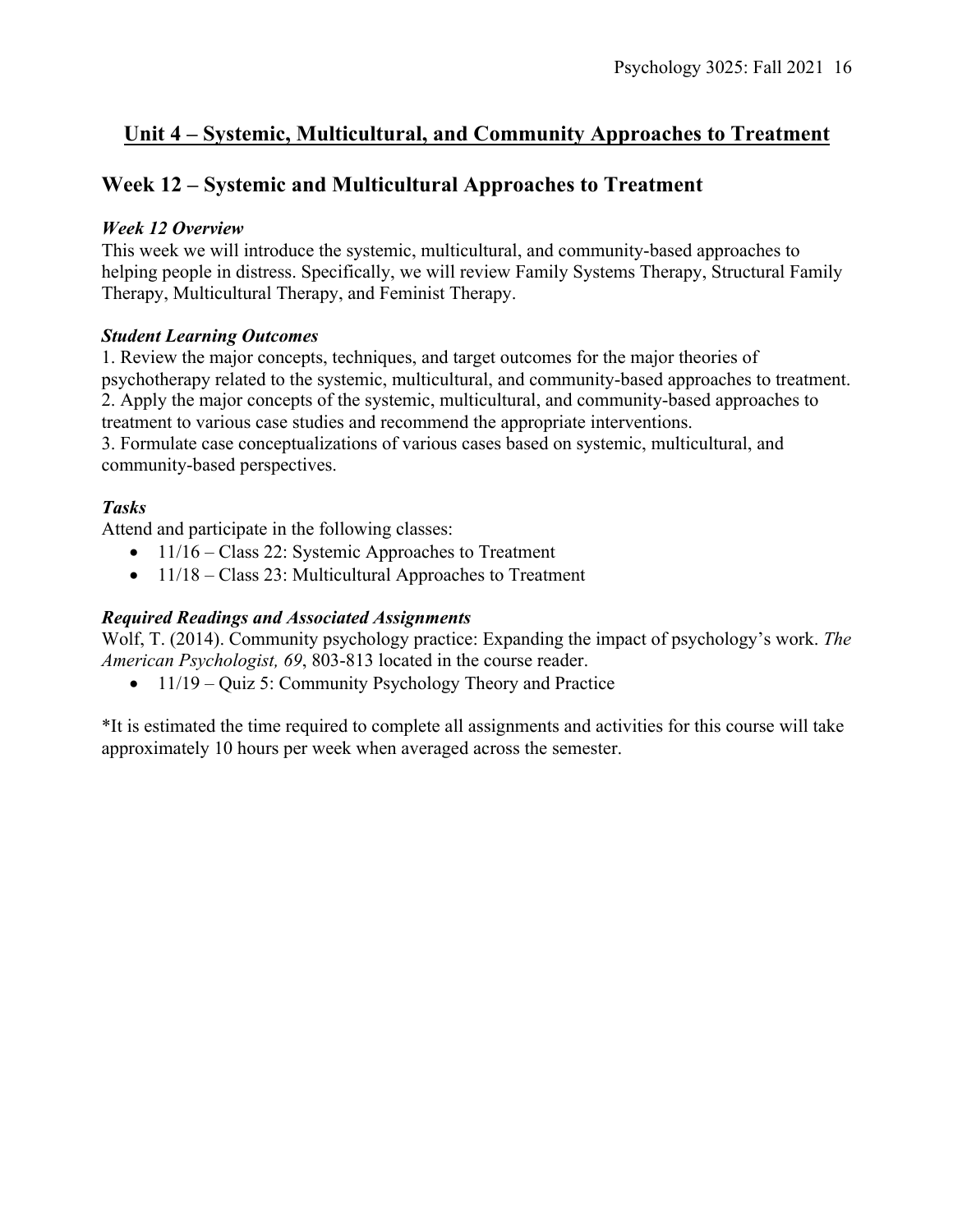## **Week 13 – Thanksgiving Break**

#### *Week 13 Overview*

This week students will get started on their therapeutic orientation paper by writing up a background summary for an original case. In addition, students will take time to practice self-care to prevent burnout. In order to provide students time to accomplish these learning outcomes, no class sessions will be held this week.

#### *Student Learning Outcomes*

1. Write up a background summary for an original case.

2. Take time to practice self-care to prevent burnout.

### *Tasks*

1. Take time to practice 1 hour of self-care each day this week to prevent burnout.

- $11/23$  Thanksgiving Break
- $11/25$  Thanksgiving Break

2. Complete an initial draft of your background summary for your therapeutic orientation paper.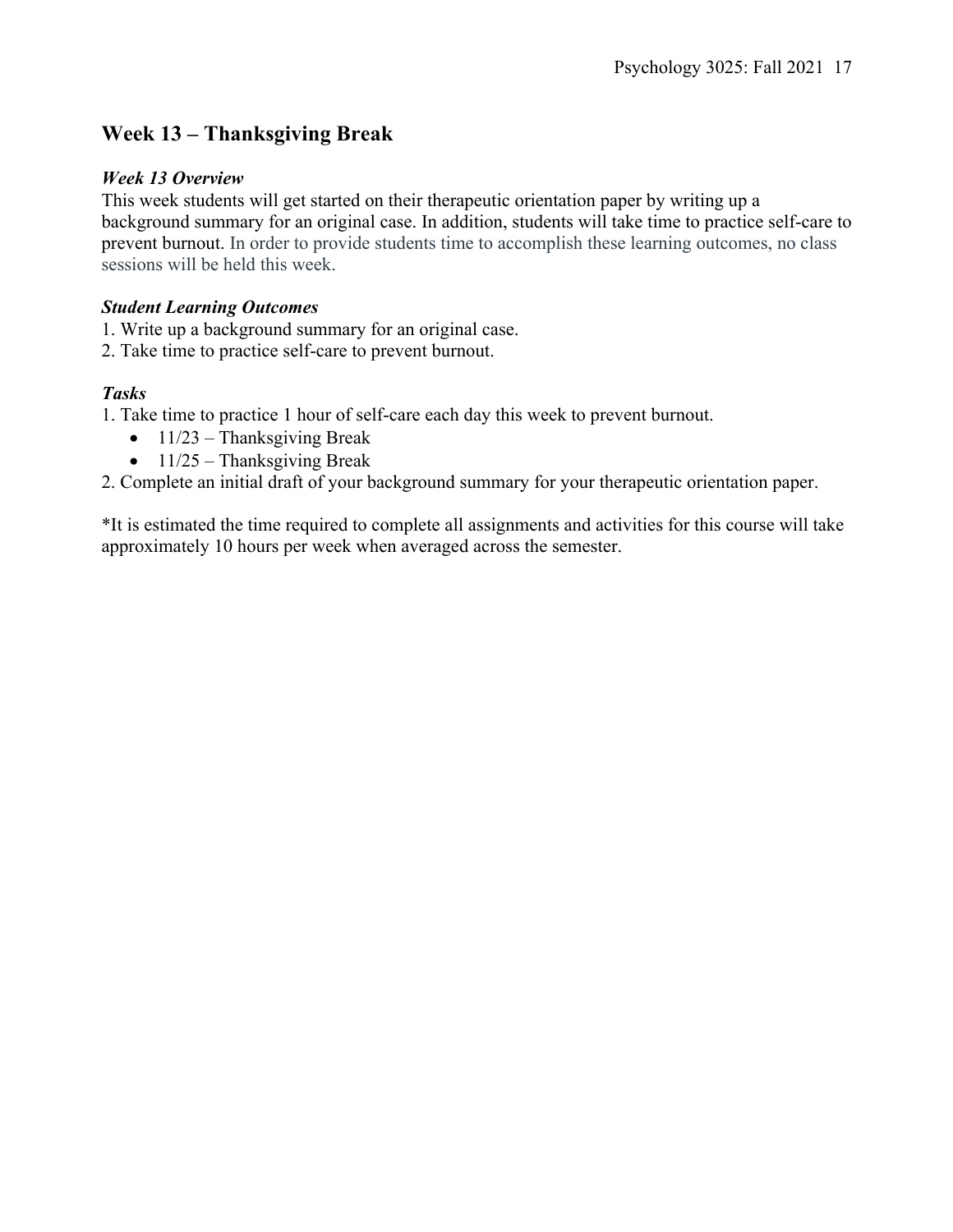## **Week 14 – Community Approaches to Treatment**

## *Week 14 Overview*

This week we review the community-based approach to helping people in distress and illustrate how this approach can be applied in a university setting. In addition, we will review how to write up the background summary for a client.

### *Student Learning Outcomes*

1. Review the major concepts, techniques, and target outcomes for the major theories of psychotherapy related to the systemic, multicultural, and community-based approaches to treatment. 2. Apply the major concepts of the systemic, multicultural, and community-based approaches to treatment to various case studies and recommend the appropriate interventions.

3. Formulate case conceptualizations of various cases based on systemic, multicultural, and community-based perspectives.

## *Tasks*

1. Attend and participate in the following classes:

- 11/30 Class 24: Community Treatment Approaches
- $12/2$  Class 25: Background Summary

2. Complete an initial draft of your theoretical summary and case conceptualization for your therapeutic orientation paper.